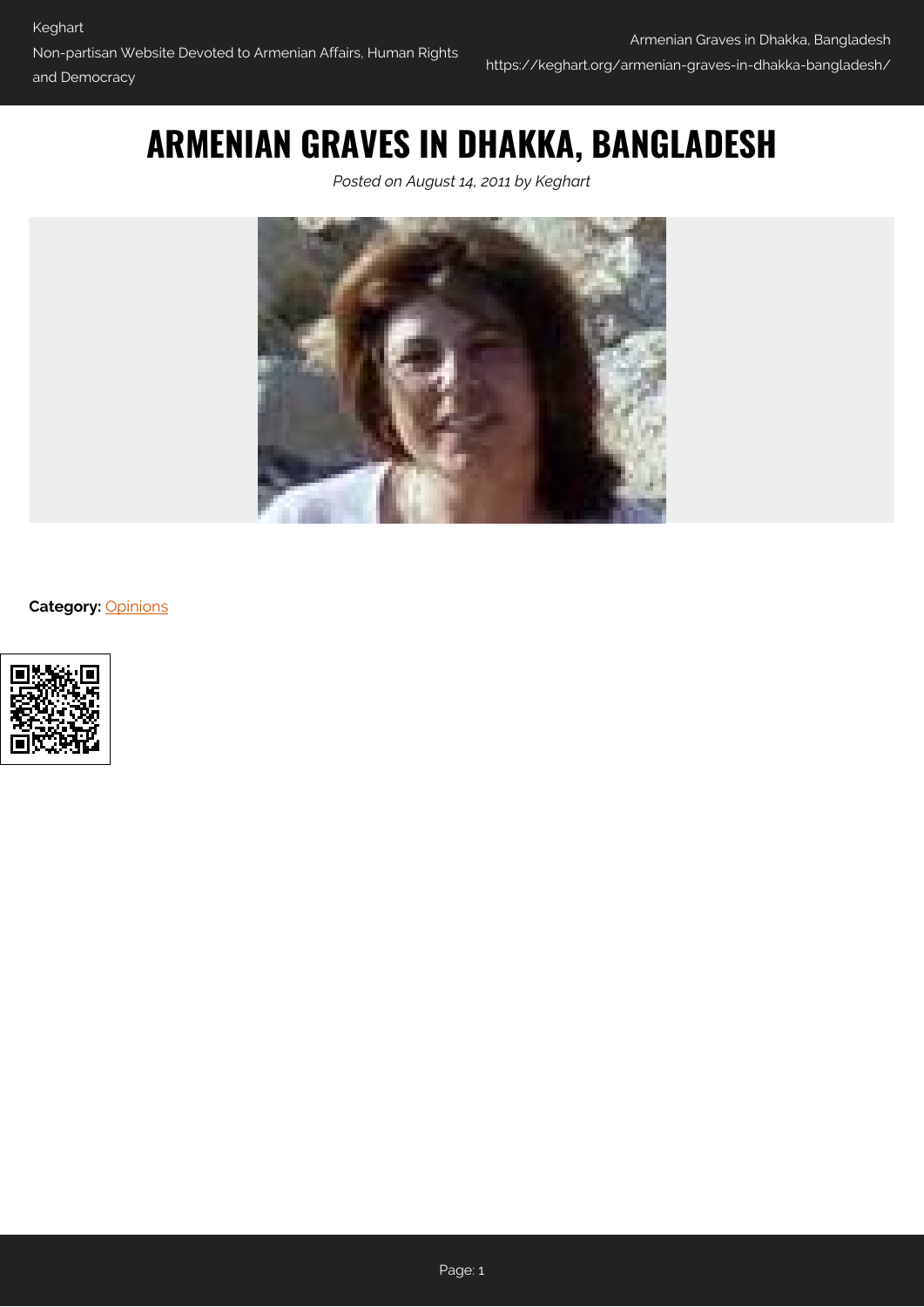[Liz Chater](http://www.chater-genealogy.com/), an expert on the Armenians of South Asia and Southeast Asia, has published "Armenian  $\pmb{\times}$ Graves, Inscriptions and Memorials in India--DACCA 1722-1977", a valuable addition to the study of the patriotic, pioneering and prosperous Armenian merchants and entrepreneurs who, for more than three centuries, were active from India to Indonesia.

[Liz Chater](http://www.chater-genealogy.com/), an expert on the Armenians of South Asia and Southeast Asia, has published "Armenian Graves, Inscriptions and Memorials in India--DACCA 1722-1977", a valuable addition to the study  $\pmb{\times}$ of the patriotic, pioneering and prosperous Armenian merchants and entrepreneurs who, for more than three centuries, were active from India to Indonesia.

In addition to building churches and schools in the faraway Orient, these remarkable people helped revive the Armenian struggle for an independent Armenia, printed the first Armenian newspaper and financially supported Armenian churches and communities in South & East Asia and elsewhere.

Liz Chater is relative of the illustrious philanthropist Sir Catchik Paul Chater (Khachik Pogose Astwachatoor, 1846-1926). He was born in Calcutta and became a successful businessman in Honk Kong. Also he was an outstanding civil servant. He was knighted in 1902. He is considered as one of the great benefactors of the Armenian community in Calcutta.

 $\pmb{\times}$ Ms. Chater's book contains 160-plus four-color photos of all the remaining graves at the Armenian Church in Dhakka. Some 25 family charts of those buried in the church cemetery are also included. Previously spelled Dacca and part of Indian Bengal, the city is now the capital of Bangladesh.

Chater has cross referenced the grave inscriptions with the Armenian Church register entries and where possible, has included important information from those registers. Rev. Fr. Krikor Maksoudian has translated the Armenian register entries and transcriptions into English Publishedby Chater Genealogy Publishing, the book can be ordered at  $\blacksquare$